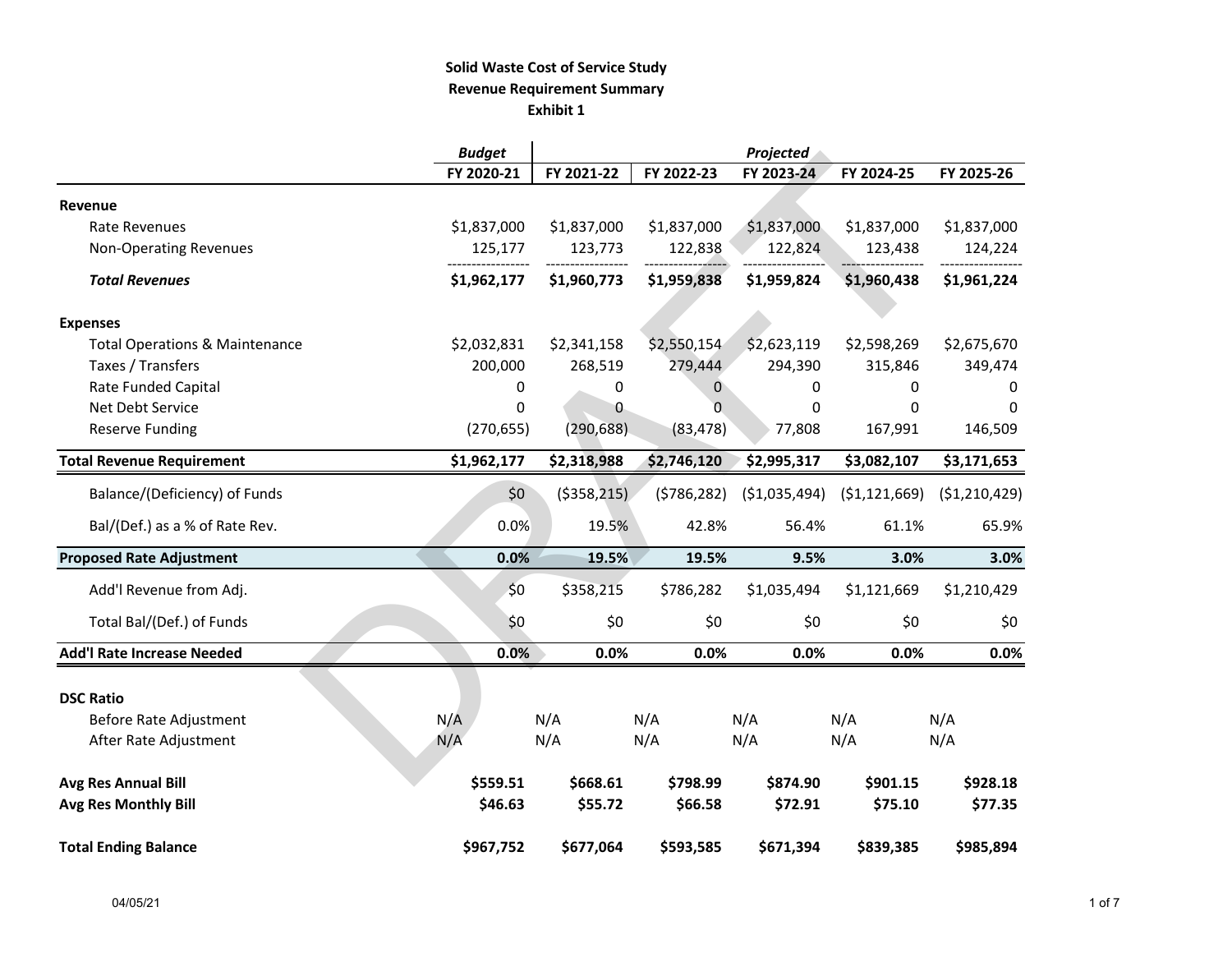## **City of Avalon Solid Waste Cost of Service Study** *Page 1 of 3* **of 3***a***<sub>1</sub> of 3***a***<sub>1</sub> of 3***a***<sub>1</sub> of 3***a***<sub>1</sub> of 3***a***<sub>1</sub> of 3***a***<sub>1</sub> of 3***a***<sub>1</sub> of 3***a***<sub>1</sub> of 3***a***<sub>1</sub> of 3***a***<sub>1</sub> of 3***a***<sub>1</sub> of 3***a***<sub>1</sub> of 3***a***<sub>1</sub> of 3***a***<sub>1</sub> of 3***a***<sub>1</sub> of 3***a* **Exhibit 2 Escalation Factors**

|                                 | <b>Budget</b> | Projected  |            |            |            |            |  |  |  |
|---------------------------------|---------------|------------|------------|------------|------------|------------|--|--|--|
|                                 | FY 2020-21    | FY 2021-22 | FY 2022-23 | FY 2023-24 | FY 2024-25 | FY 2025-26 |  |  |  |
| <b>Revenues</b>                 |               |            |            |            |            |            |  |  |  |
| <b>Customer Growth</b>          | Calculated    | 0.0%       | 0.0%       | 0.0%       | 0.0%       | 0.0%       |  |  |  |
| <b>Consumption Growth</b>       | 0.0%          | 0.0%       | 0.0%       | 0.0%       | 0.0%       | 0.0%       |  |  |  |
| <b>Miscellaneous Revenues</b>   | 0.0%          | 0.0%       | 0.0%       | 0.0%       | 0.0%       | 0.0%       |  |  |  |
| <b>Expenses</b>                 |               |            |            |            |            |            |  |  |  |
| Labor                           | <b>Budget</b> | 10.0%      | 3.0%       | 3.0%       | 3.0%       | 3.0%       |  |  |  |
| <b>Benefits - Medical</b>       | <b>Budget</b> | 5.0%       | 5.0%       | 5.0%       | 5.0%       | 5.0%       |  |  |  |
| Benefits - Other                | <b>Budget</b> | 3.5%       | 3.5%       | 3.5%       | 3.5%       | 3.5%       |  |  |  |
| <b>Materials &amp; Supplies</b> | <b>Budget</b> | 2.5%       | 2.5%       | 2,5%       | 2.5%       | 2.5%       |  |  |  |
| Equipment                       | <b>Budget</b> | 3.5%       | 3.5%       | 3.5%       | 3.5%       | 3.5%       |  |  |  |
| Miscellaneous                   | <b>Budget</b> | 1.5%       | 1.5%       | 1.5%       | 1.5%       | 1.5%       |  |  |  |
| Utilities                       | <b>Budget</b> | 3.0%       | 3.0%       | 3.0%       | 3.0%       | 3.0%       |  |  |  |
| Insurance                       | <b>Budget</b> | 3.0%       | 3.0%       | 3.0%       | 3.0%       | 3.0%       |  |  |  |
| <b>Sanitation Contract</b>      | <b>Budget</b> | 3.0%       | 3.0%       | 3.0%       | 3.0%       | 3.0%       |  |  |  |
| Flat                            | <b>Budget</b> | 0.0%       | 0.0%       | 0.0%       | 0.0%       | 0.0%       |  |  |  |
| Interest                        | 0.5%          | 0.5%       | 0.5%       | 0.5%       | 0.5%       | 0.5%       |  |  |  |
| <b>New Debt Service</b>         |               |            |            |            |            |            |  |  |  |
| <b>Low Interest Loans</b>       |               |            |            |            |            |            |  |  |  |
| <b>Term in Years</b>            | 20            | 20         | 20         | 20         | 20         | 20         |  |  |  |
| Rate                            | 2.5%          | 2.5%       | 2.5%       | 2.5%       | 2.5%       | 2.5%       |  |  |  |
| <b>Revenue Bond</b>             |               |            |            |            |            |            |  |  |  |
| <b>Term in Years</b>            | 20            | 20         | 20         | 20         | 20         | 20         |  |  |  |
| Rate                            | 4.5%          | 4.5%       | 4.5%       | 4.5%       | 4.5%       | 4.5%       |  |  |  |
|                                 |               |            |            |            |            |            |  |  |  |
|                                 |               |            |            |            |            |            |  |  |  |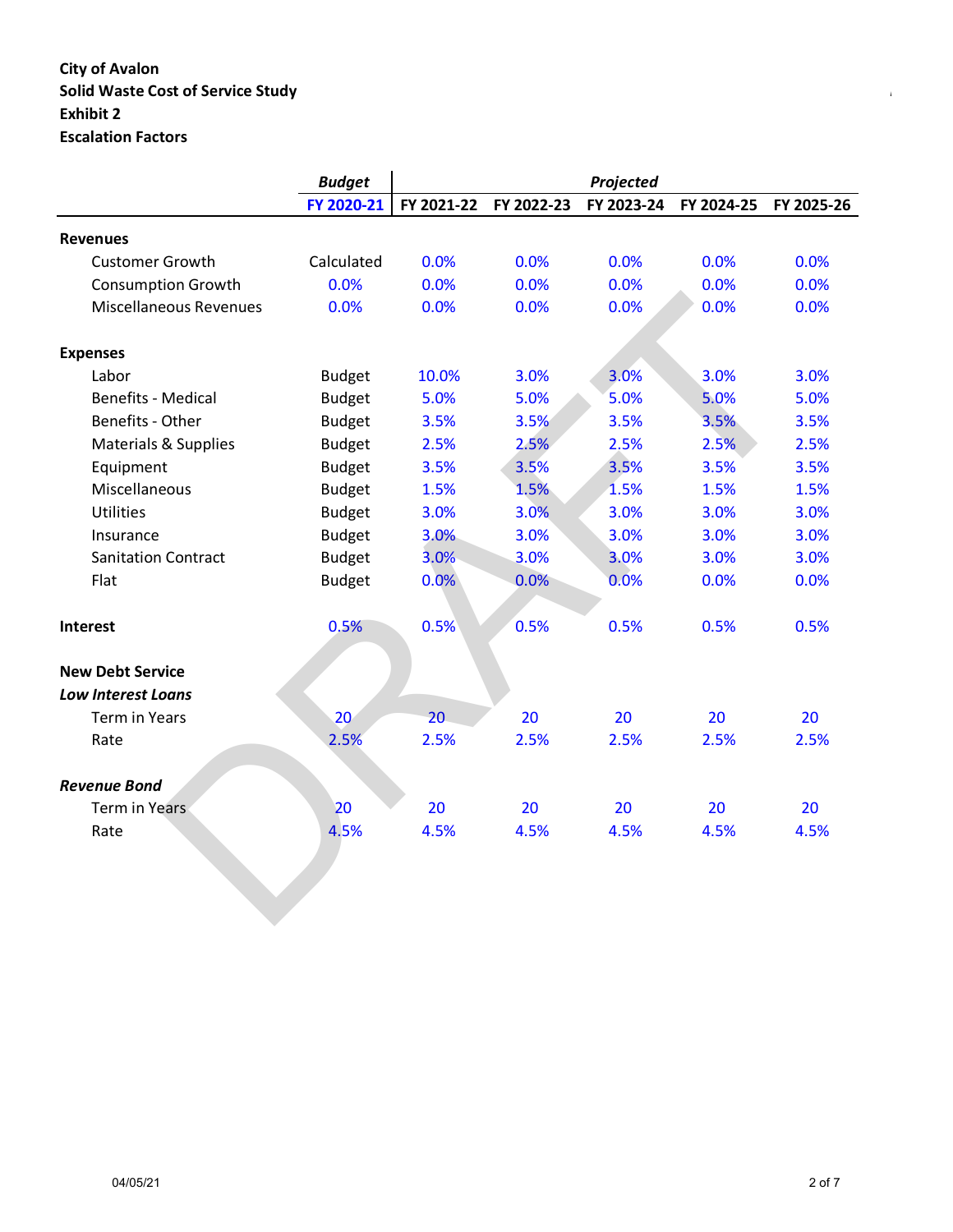#### **City of Avalon Solid Waste Cost of Service Study** *Page 1 of 4* **Exhibit 3 Revenue Requirement**

|                                      | <b>Budget</b> |             |             | Projected   |             |             |                           |  |
|--------------------------------------|---------------|-------------|-------------|-------------|-------------|-------------|---------------------------|--|
|                                      | FY 2020-21    | FY 2021-22  | FY 2022-23  | FY 2023-24  | FY 2024-25  | FY 2025-26  | <b>Notes</b>              |  |
| <b>Revenues</b>                      |               |             |             |             |             |             |                           |  |
| <b>Rate Revenues</b>                 |               |             |             |             |             |             |                           |  |
| <b>Total Rate Revenues</b>           | \$1,837,000   | \$1,837,000 | \$1,837,000 | \$1,837,000 | \$1,837,000 | \$1,837,000 | As Customer Growth        |  |
| <b>Non-Operating Revenues</b>        |               |             |             |             |             |             |                           |  |
| Interest                             | \$5,515       | \$4,112     | \$3,177     | \$3,162     | \$3,777     | \$4,563     | Calc'd on Oper. Balance   |  |
| Harbor Enterprise Fund               | 27,000        | 27,000      | 27,000      | 27,000      | 27,000      | 27,000      | As Customer Growth        |  |
| Oil Recycling Grant                  | 5,000         | 5,000       | 5,000       | 5,000       | 5,000       | 5,000       | As Miscellaneous Revenues |  |
| <b>Construction Debris</b>           | 65,000        | 65,000      | 65,000      | 65,000      | 65,000      | 65,000      | As Miscellaneous Revenues |  |
| Grease Removal                       | 22,661        | 22,661      | 22,661      | 22,661      | 22,661      | 22,661      | As Customer Growth        |  |
| <b>Total Non-Operating Revenues</b>  | \$125,177     | \$123,773   | \$122,838   | \$122,824   | \$123,438   | \$124,224   |                           |  |
| <b>Total Revenues</b>                | \$1,962,177   | \$1,960,773 | \$1,959,838 | \$1,959,824 | \$1,960,438 | \$1,961,224 |                           |  |
| <b>Solid Waste Admin</b>             |               |             |             |             |             |             |                           |  |
| <b>Salaries &amp; Benefits</b>       |               |             |             |             |             |             |                           |  |
| Salaries Regular                     | \$45,442      | \$49,986    | \$51,485    | \$53,030    | \$54,621    | \$56,259    | As Labor                  |  |
| Overtime Regular                     | 500           | 550         | 567         | 583         | 601         | 619         | As Labor                  |  |
| <b>FICA Retirement</b>               | 7,530         | 7,794       | 8,066       | 8,349       | 8,641       | 8,943       | As Benefits - Other       |  |
| Calpers Unfunded Liab Pmt            | 3,905         | 4,042       | 4,183       | 4,330       | 4,481       | 4,638       | As Benefits - Other       |  |
| Health/Life Insurance                | 12,762        | 13,400      | 14,070      | 14,774      | 15,512      | 16,288      | As Benefits - Medical     |  |
| <b>Workers Comp</b>                  | 2,090         | 2,163       | 2,239       | 2,317       | 2,398       | 2,482       | As Benefits - Other       |  |
| Unemployment Ins                     | 918           | 946         | 974         | 1,003       | 1,033       | 1,064       | As Insurance              |  |
| Uniforms                             | 126           | 129         | 132         | 136         | 139         | 143         | As Materials & Supplies   |  |
| Communications                       | 500           | 513         | 525         | 538         | 552         | 566         | As Materials & Supplies   |  |
| <b>Total Salaries &amp; Benefits</b> | \$73,773      | \$79,521    | \$82,242    | \$85,060    | \$87,978    | \$91,002    |                           |  |
|                                      |               |             |             |             |             |             |                           |  |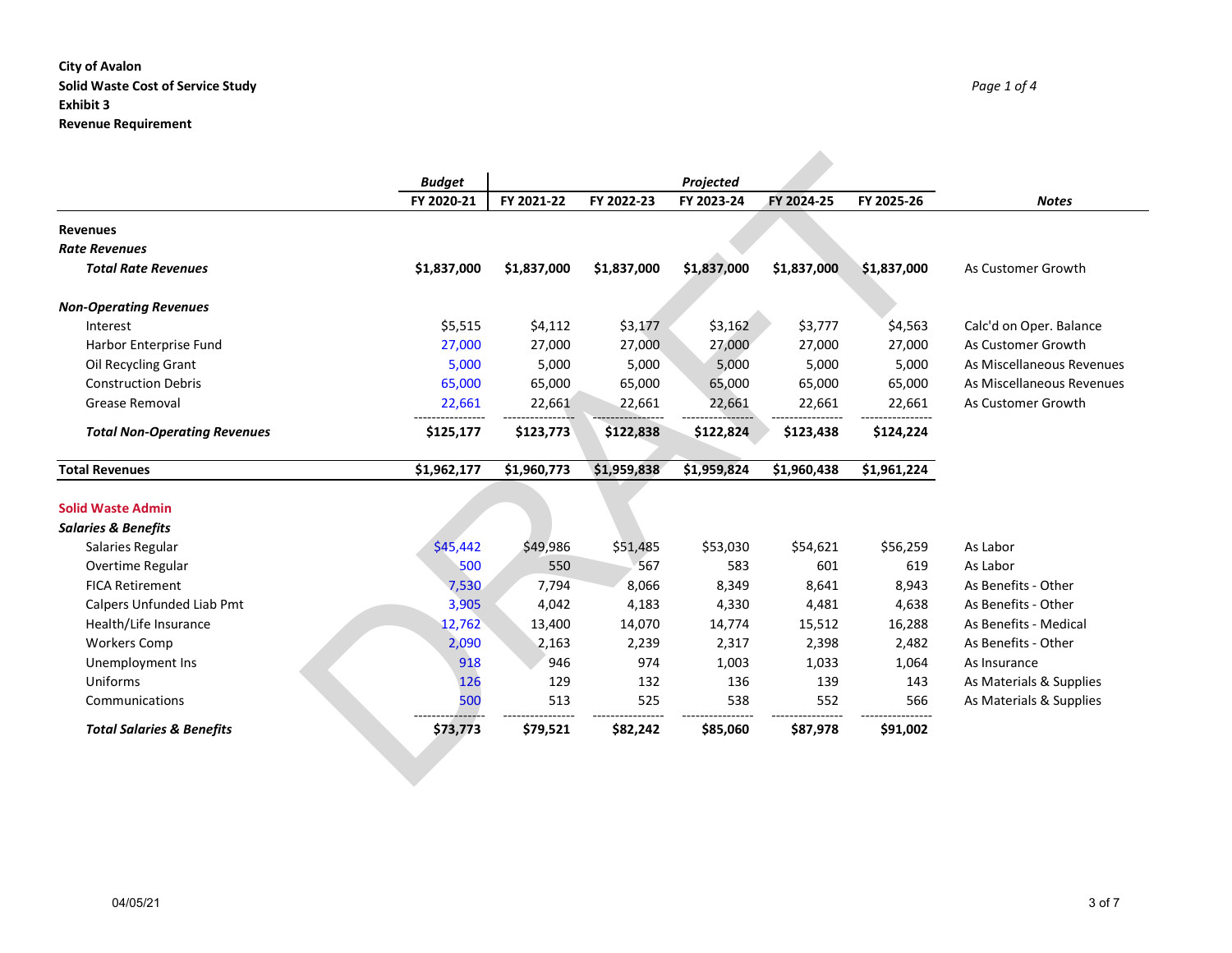#### **City of Avalon Solid Waste Cost of Service Study** *Page 2 of 4* **Exhibit 3 Revenue Requirement**

|                                           | <b>Budget</b> |             |              | Projected   |             |             |                         |  |
|-------------------------------------------|---------------|-------------|--------------|-------------|-------------|-------------|-------------------------|--|
|                                           | FY 2020-21    | FY 2021-22  | FY 2022-23   | FY 2023-24  | FY 2024-25  | FY 2025-26  | <b>Notes</b>            |  |
| <b>Maintenance &amp; Operations</b>       |               |             |              |             |             |             |                         |  |
| Rent - General                            | \$12,000      | \$12,300    | \$12,608     | \$12,923    | \$13,246    | \$13,577    | As Materials & Supplies |  |
| <b>Total Maintenance &amp; Operations</b> | \$12,000      | \$12,300    | \$12,608     | \$12,923    | \$13,246    | \$13,577    |                         |  |
| <b>Contract Services</b>                  |               |             |              |             |             |             |                         |  |
| <b>Professional Services</b>              | \$8,500       | \$9,350     | \$9,631      | \$9,919     | \$10,217    | \$10,524    | As Labor                |  |
| City Attorney Retainer                    | 8,000         | 8,800       | 9,064        | 9,336       | 9,616       | 9,904       | As Labor                |  |
| Used Oil                                  | $\Omega$      | $\Omega$    | 0            | $\Omega$    | 0           | $\Omega$    | As Labor                |  |
| Household Hazardous Waste                 | 120,000       | 123,000     | 126,075      | 129,227     | 132,458     | 135,769     | As Materials & Supplies |  |
| Hazardous Waste Disposal                  | $\mathbf{0}$  | $\Omega$    | 0            | $\Omega$    | 0           | 0           | As Materials & Supplies |  |
| <b>Sanitation Contract</b>                | 1,650,000     | 1,837,652   | 2,035,077    | 2,096,129   | 2,159,013   | 2,223,784   | As Sanitation Contract  |  |
| <b>SWRCB Annual Permit</b>                | 8,000         | 8,200       | 8,405        | 8,615       | 8,831       | 9,051       | As Materials & Supplies |  |
| Citywide Trash Roundup                    | 0             | 0           | $\mathbf{0}$ | $\mathbf 0$ | 0           | 0           | As Materials & Supplies |  |
| <b>Total Contract Services</b>            | \$1,794,500   | \$1,987,002 | \$2,188,252  | \$2,253,227 | \$2,320,134 | \$2,389,032 |                         |  |
| <b>Internal Services</b>                  |               |             |              |             |             |             |                         |  |
| General Insurance                         | \$66,140      | \$68,124    | \$70,168     | \$72,273    | \$74,441    | \$76,674    | As Insurance            |  |
| Admin Overhead                            | 76,419        | 84,061      | 86,583       | 89,181      | 91,856      | 94,612      | As Labor                |  |
| <b>Total Internal Services</b>            | \$142,559     | \$152,185   | \$156,751    | \$161,453   | \$166,297   | \$171,286   |                         |  |
| <b>Total Solid Waste Admin</b>            | \$2,022,831   | \$2,231,008 | \$2,439,851  | \$2,512,662 | \$2,587,655 | \$2,664,897 |                         |  |
|                                           |               |             |              |             |             |             |                         |  |
| <b>Solid Waste Infrastructure</b>         |               |             |              |             |             |             |                         |  |
| <b>Maintenance &amp; Operations</b>       |               |             |              |             |             |             |                         |  |
| <b>Brown Bags</b>                         | \$10,000      | \$10,150    | \$10,302     | \$10,457    | \$10,614    | \$10,773    | As Miscellaneous        |  |
| <b>Total Maintenance &amp; Operations</b> | \$10,000      | \$10,150    | \$10,302     | \$10,457    | \$10,614    | \$10,773    |                         |  |
| <b>Total Solid Waste Infrastructure</b>   | \$10,000      | \$10,150    | \$10,302     | \$10,457    | \$10,614    | \$10,773    |                         |  |
| <b>Solid Waste Landfill Expansion</b>     | \$0           | \$100,000   | \$100,000    | \$100,000   | \$0         | \$0         |                         |  |
| <b>Total Operations &amp; Maintenance</b> | \$2,032,831   | \$2,341,158 | \$2,550,154  | \$2,623,119 | \$2,598,269 | \$2,675,670 |                         |  |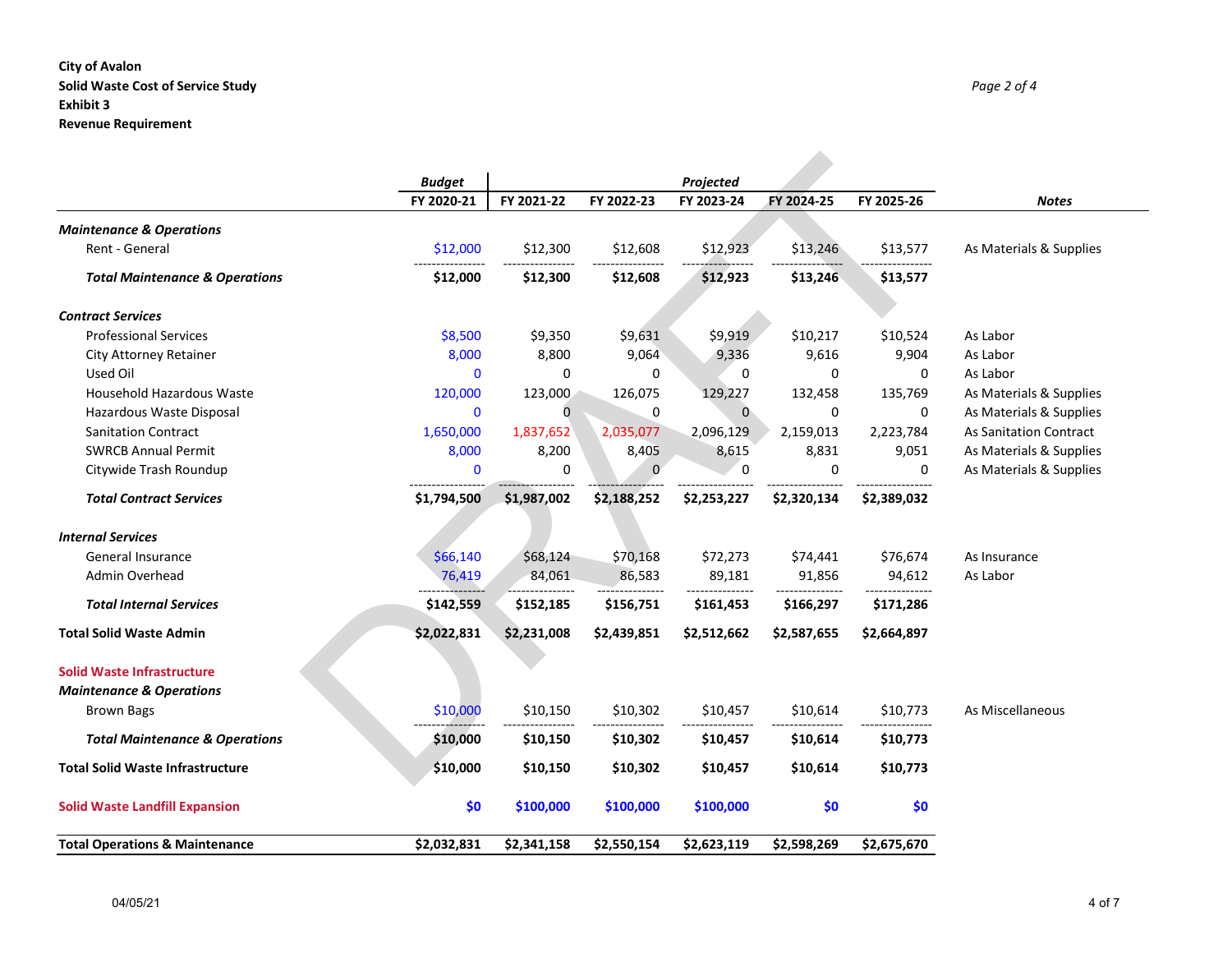#### **City of Avalon Solid Waste Cost of Service Study** *Page 3 of 4* **Exhibit 3 Revenue Requirement**

|                                                   | <b>Budget</b> |               |             | Projected      |                |                |                           |
|---------------------------------------------------|---------------|---------------|-------------|----------------|----------------|----------------|---------------------------|
|                                                   | FY 2020-21    | FY 2021-22    | FY 2022-23  | FY 2023-24     | FY 2024-25     | FY 2025-26     | <b>Notes</b>              |
| <b>Taxes / Transfers</b>                          |               |               |             |                |                |                |                           |
| Post Closure Funding                              | \$200,000     | \$268,519     | \$279,444   | \$294,390      | \$315,846      | \$349,474      |                           |
| <b>Total Taxes / Transfers</b>                    | \$200,000     | \$268,519     | \$279,444   | \$294,390      | \$315,846      | \$349,474      |                           |
| <b>Rate Funded Capital</b>                        | \$0           | \$0           | \$0         | \$0            | \$0            | \$0            | \$69,623 FY 2019-20 Depr. |
| <b>Debt Service</b>                               |               |               |             |                |                |                |                           |
| New SRF Loans                                     | \$0           | \$0           | \$0         | \$0            | \$0            | \$0            | Calc @ 2.5% for 20 Yrs    |
| New Revenue Bonds                                 | 0             | $\mathbf{0}$  | 0           | 0              | $\mathbf 0$    | $\mathbf{0}$   | Calc @ 4.5% for 20 Yrs    |
| <b>Total Debt Service</b>                         | \$0           | \$0           | \$0         | \$0            | \$0            | \$0            |                           |
| <b>Less Connection Fees</b>                       | \$0           | \$0           | \$0         | 50             | 50             | \$0            |                           |
| <b>Net Debt Service</b>                           | \$0           | \$0           | \$0         | \$0            | \$0            | \$0            |                           |
| <b>Reserve Funding</b>                            |               |               |             |                |                |                |                           |
| To / (From) Solid Waste Fund - 131                | ( \$270, 655) | ( \$290, 688) | ( \$83,478) | \$77,808       | \$167,991      | \$146,509      |                           |
| To / (From) Solid Waste Infrastructure Fund - 132 | $\mathbf 0$   | $\mathbf{0}$  | $\mathbf 0$ | $\bf{0}$       | $\mathbf 0$    | $\mathbf 0$    |                           |
| <b>Total Reserve Funding</b>                      | (\$270,655)   | ( \$290, 688) | ( \$83,478) | \$77,808       | \$167,991      | \$146,509      |                           |
| <b>Total Revenue Requirement</b>                  | \$1,962,177   | \$2,318,988   | \$2,746,120 | \$2,995,317    | \$3,082,107    | \$3,171,653    |                           |
| Bal./(Def.) of Funds                              | \$0           | ( \$358, 215) | (5786, 282) | ( \$1,035,494) | (51, 121, 669) | (51, 210, 429) |                           |
| Rate Adj. as a % of Rate Rev.                     | 0.0%          | 19.5%         | 42.8%       | 56.4%          | 61.1%          | 65.9%          |                           |
| <b>Proposed Rate Adjustment</b>                   | 0.0%          | 19.5%         | 19.5%       | 9.5%           | 3.0%           | 3.0%           |                           |
| Months of Adjustment                              | 12            | 12            | 12          | 12             | 12             | 12             |                           |
| Add'l Revenue from Adj.                           | \$0           | \$358,215     | \$786,282   | \$1,035,494    | \$1,121,669    | \$1,210,429    |                           |
| Total Bal/(Def.) of Funds                         | \$0           | \$0           | \$0         | \$0            | \$0            | \$0            |                           |
| <b>Add'l Rate Increase Needed</b>                 | 0.0%          | 0.0%          | 0.0%        | 0.0%           | 0.0%           | 0.0%           |                           |
| 04/05/21                                          |               |               |             |                |                |                | 5 of 7                    |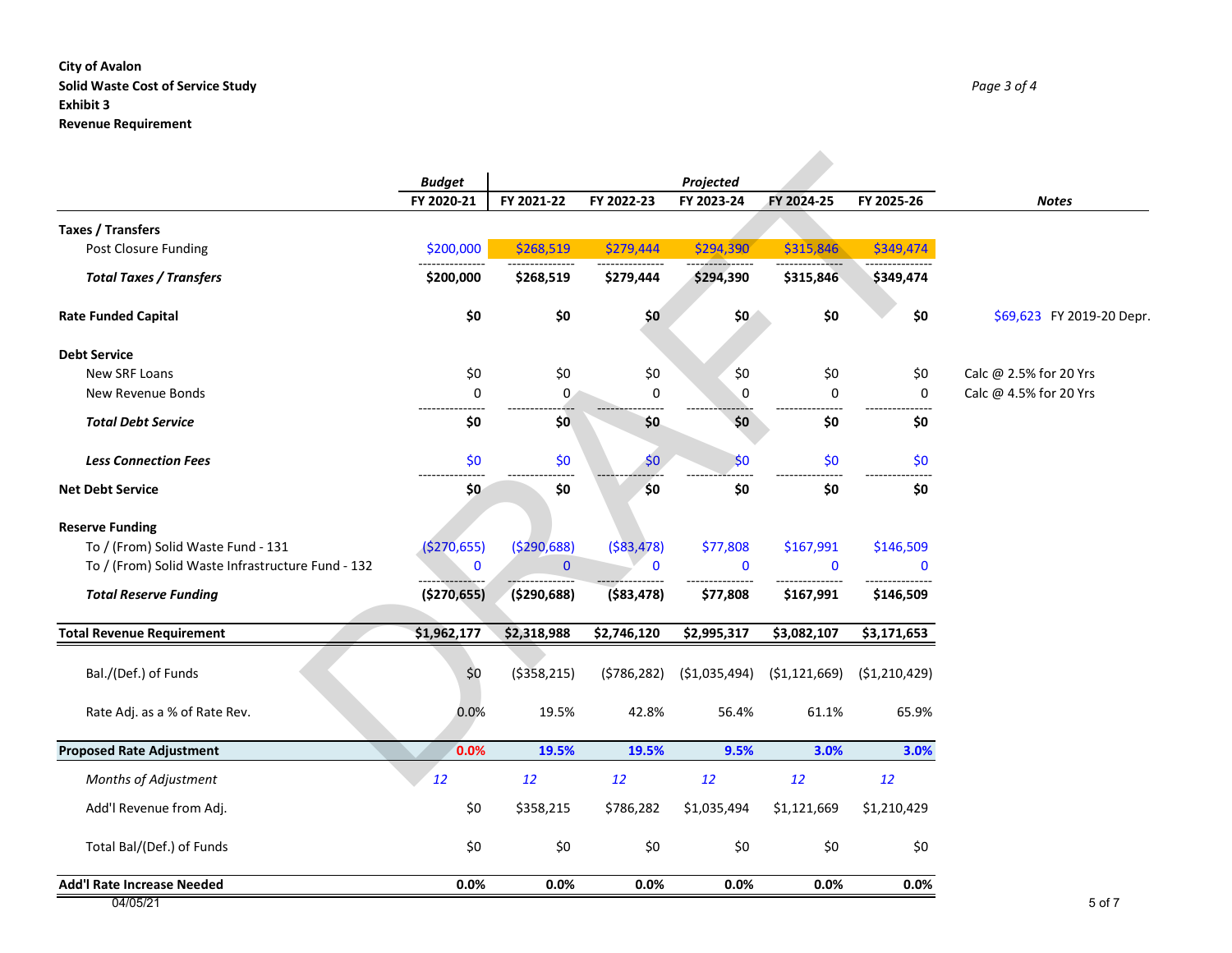#### **City of Avalon Solid Waste Cost of Service Study** *Page 4 of 4* **Exhibit 3 Revenue Requirement**

|                                              | <b>Budget</b>  | Projected   |            |            |            |            |  |
|----------------------------------------------|----------------|-------------|------------|------------|------------|------------|--|
|                                              | FY 2020-21     | FY 2021-22  | FY 2022-23 | FY 2023-24 | FY 2024-25 | FY 2025-26 |  |
| <b>DSC Ratio</b>                             |                |             |            |            |            |            |  |
| Before Rate Adjustment                       | N/A            | N/A         | N/A        | N/A        | N/A        | N/A        |  |
| After Rate Adjustment                        | N/A            | N/A         | N/A        | N/A        | N/A        | N/A        |  |
|                                              |                |             |            |            |            |            |  |
| Avg Res Annual Bill                          | \$559.51       |             |            |            |            |            |  |
| After Proposed Rate Adjustment               | \$559.51       | \$668.61    | \$798.99   | \$874.90   | \$901.15   | \$928.18   |  |
| Annual \$ Change                             |                | 109.10      | 130.38     | 75.90      | 26.25      | 27.03      |  |
| Cumulative Change                            |                | 109.10      | 239.48     | 315.39     | 341.64     | 368.67     |  |
| <b>Avg Res Monthly Bill</b>                  | \$46.63        |             |            |            |            |            |  |
| After Proposed Rate Adjustment               | \$46.63        | \$55.72     | \$66.58    | \$72.91    | \$75.10    | \$77.35    |  |
| Annual \$ Change                             |                | 9.09        | 10.86      | 6.33       | 2.19       | 2.25       |  |
| <b>Cumulative Change</b>                     |                | 9.09        | 19.96      | 26.28      | 28.47      | 30.72      |  |
|                                              |                |             |            |            |            |            |  |
| <b>Reserve Funds</b>                         |                |             |            |            |            |            |  |
| <b>Total Beginning Balance</b>               | \$1,238,407    | \$967,752   | \$677,064  | \$593,585  | \$671,394  | \$839,385  |  |
| <b>Solid Waste Fund - 131</b>                |                |             |            |            |            |            |  |
| <b>Beginning Balance</b>                     | \$1,238,407    | \$967,752   | \$677,064  | \$593,585  | \$671,394  | \$839,385  |  |
| <b>Plus: To Reserves</b>                     | $\Omega$       | $\mathbf 0$ | 0          | 77,808     | 167,991    | 146,509    |  |
| Less: Uses of Funds                          | (270, 655)     | (290, 688)  | (83, 478)  | $\Omega$   | 0          | 0          |  |
| <b>Ending Balance</b>                        | \$967,752      | \$677,064   | \$593,585  | \$671,394  | \$839,385  | \$985,894  |  |
| Target: 90 days of O&M                       | \$501,246      | \$577,272   | \$628,805  | \$646,796  | \$640,669  | \$659,754  |  |
|                                              |                |             |            |            |            |            |  |
| <b>Solid Waste Infrastructure Fund - 132</b> |                |             |            |            |            |            |  |
| <b>Beginning Balance</b>                     | \$0            | \$0         | \$0        | \$0        | \$0        | \$0        |  |
| Plus: To Reserves                            | $\overline{0}$ | $\mathbf 0$ | 0          | 0          | 0          | 0          |  |
| Less: Uses of Funds                          | 0              | 0           | 0          | 0          | 0          | 0          |  |
| <b>Ending Balance</b>                        | \$0            | \$0         | \$0        | \$0        | \$0        | \$0        |  |
| <b>Total Ending Balance</b>                  | \$967,752      | \$677,064   | \$593,585  | \$671,394  | \$839,385  | \$985,894  |  |